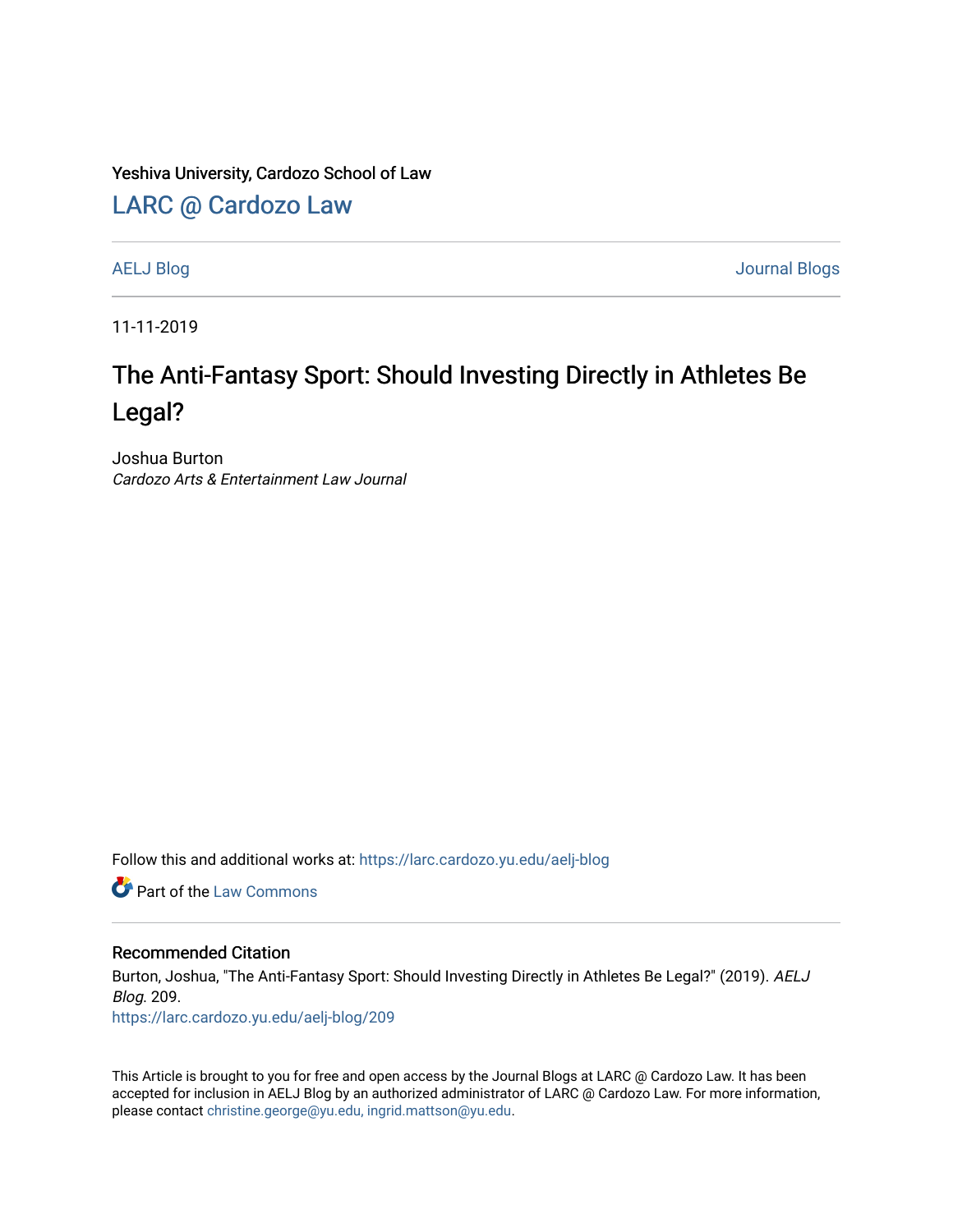## **The Anti-Fantasy Sport: Should Investing Directly in Athletes Be Legal?**

BY **JOSHUA BURTON**/ ON NOVEMBER 11, 2019



Nowadays, sports fans are just a tweet or an Instagram comment from getting to communicate directly with their favorite athletes. As social media usage and athlete salaries have gone up, the barriers between fan and player have decreased, making it easier than ever for fans to truly feel connected to the players they watch in person or on TV. But, if Spencer Dinwiddie of the NBA's Brooklyn Nets could have his way, fans could even buy a portion of his recent three-year, \$34 million contract extension. When Dinwiddie announced his plans to sell Professional Athlete Investment Tokens ("PAInT" for short) representing shares of his contract, it became the talk of the basketball world[.\[1\]](https://cardozoaelj.com/2019/11/11/the-anti-fantasy-sport-should-investing-directly-in-athletes-be-legal/#_ftn1)

For a minimum of \$150,000, high-net-worth investors accredited under Regulation D of the Securities Act of 1933 could buy a "Dinwiddie coin," essentially investing in Dinwiddie's future worth as a player.<sup>[2]</sup> Each token purchased would give Dinwiddie more immediate income, allowing him to pursue personal investments while guaranteeing investors interest payments that—in the future—could go up or down based on the value of Dinwiddie's next contract.<sup>[3]</sup> However, the NBA was not as enthused with Dinwiddie's plan and issued a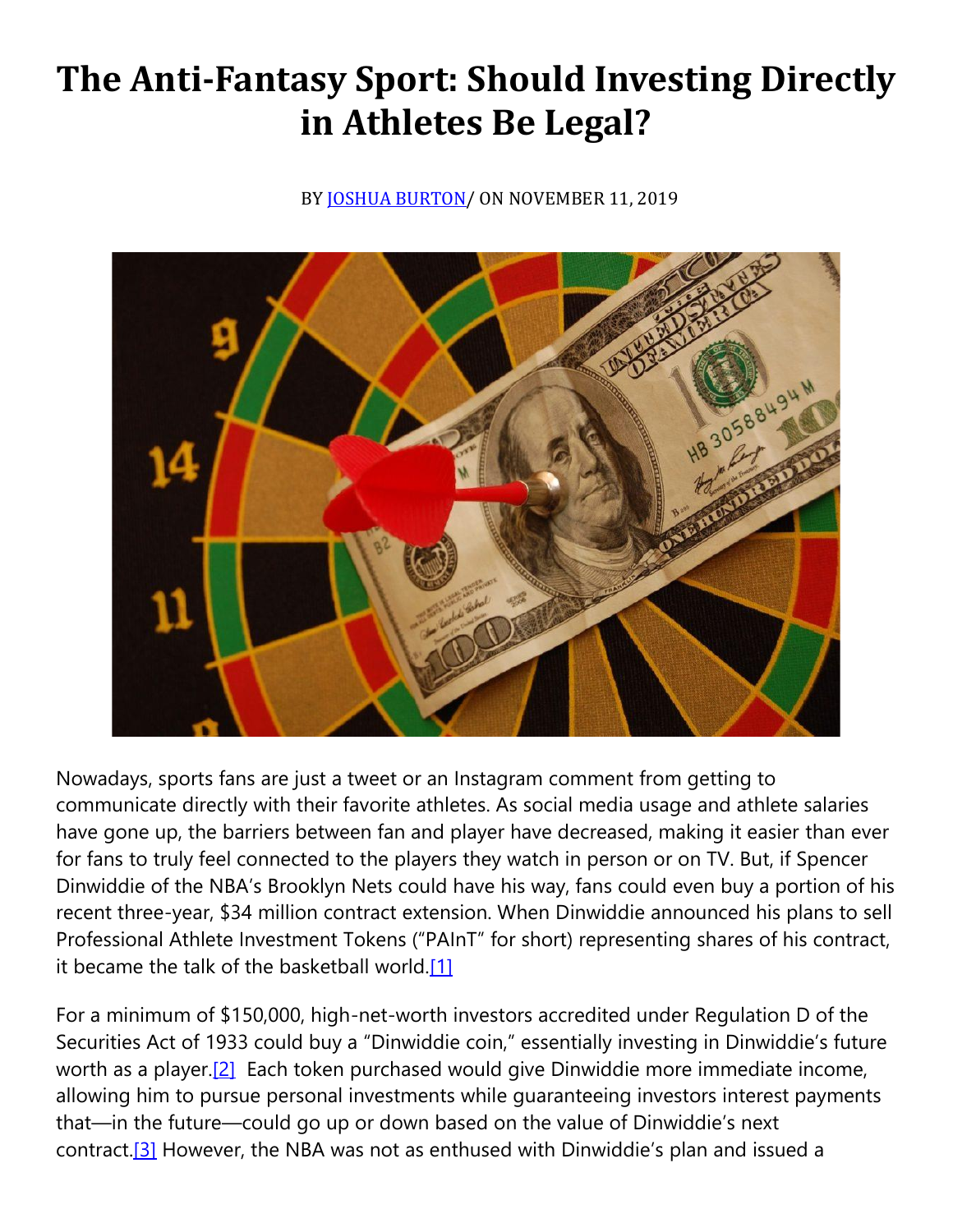statement asserting that, based on the parameters of the NBA's Collective Bargaining Agreement (the "CBA"), players cannot assign interest in their contract compensation to a third party.<sup>[4]</sup> The CBA is the NBA's constitution, as it is the jointly agreed-upon compendium of league rules between team owners and the NBA Players Association—the union for NBA players. While the matter is still pending—Dinwiddie met again with the league soon after the NBA released its initial statement<sup>[5]</sup>—the plan is yet another attempt by athletes to turn their contracts and earnings into tradeable financial assets.

In 2012, former venture capital executive David Beirne founded Fantex to be the stock market for sports, envisioning a world in which fans could buy and sell "stocks tied to an athlete's financial performance."[\[6\]](https://cardozoaelj.com/2019/11/11/the-anti-fantasy-sport-should-investing-directly-in-athletes-be-legal/#_ftn6) For a couple of seasons, Fantex was successful in signing up mostly football (and some baseball and golf players) players to sell off portions of their future earnings for upfront payments—much like Dinwiddie plans to—getting fans to invest in stars like Vernon Davis, Alshon Jeffery and Allen Robinson.<sup>[7]</sup> But, investor enthusiasm faltered, leading Bill Garvey, then-president of Fantex, to admit "[u]nfortunately, that business model did not turn out to be viable." $[8]$  Interestingly, while the NFL and MLB did not openly endorse Fantex's model of buying up players' future incomes and re-selling those shares through the equivalent of public offerings, neither league prevented players from participating. This indicates that the NFL and MLB CBAs do not have the same prohibition on third-party contract assignment as the NBA's does.

There is some legal precedent for similar arrangements outside of the sports world. Income share agreements have become an option for people who want to invest in the future earnings of current college students, and a bipartisan group of U.S. Senators have introduced a bill, the "ISA Student Protection Act of 2019," that sets forth a legal framework for the practice[.\[9\]](https://cardozoaelj.com/2019/11/11/the-anti-fantasy-sport-should-investing-directly-in-athletes-be-legal/#_ftn9) These agreements let students go to college for free with a portion of their postcollege annual income going straight to the investor(s) that funded their education. This sets up a win-win situation in which students do not have to take on any school debt and investors, based on the specific agreement details, can receive consistent returns for the relative bargain of a partial-tuition investment. This type of income sharing is already legal and fairly common, with some universities even participating as financiers of students with a guaranteed investment return locked in—but the proposed legislation would introduce more guidelines and uniformity into the industry. The music world has its own history with human equity investing, as David Bowie, in the 1990s, securitized the royalties he was owed for his albums by selling so-called "Bowie bonds" for cash payments.[\[10\]](https://cardozoaelj.com/2019/11/11/the-anti-fantasy-sport-should-investing-directly-in-athletes-be-legal/#_ftn10) Other luminaries, like Marvin Gaye and James Brown, also followed in Bowie's lead.

But should income-sharing agreements be legal in sports, where career lengths and financial success vary widely from player to player? There is a concern that indebting players to shareholders is a violation of the 13th Amendment's prohibition on slavery and "involuntary servitude" because players are obligated to play professionally for a long enough time to pay back their initial investors. However, this depends on the details of the investment contract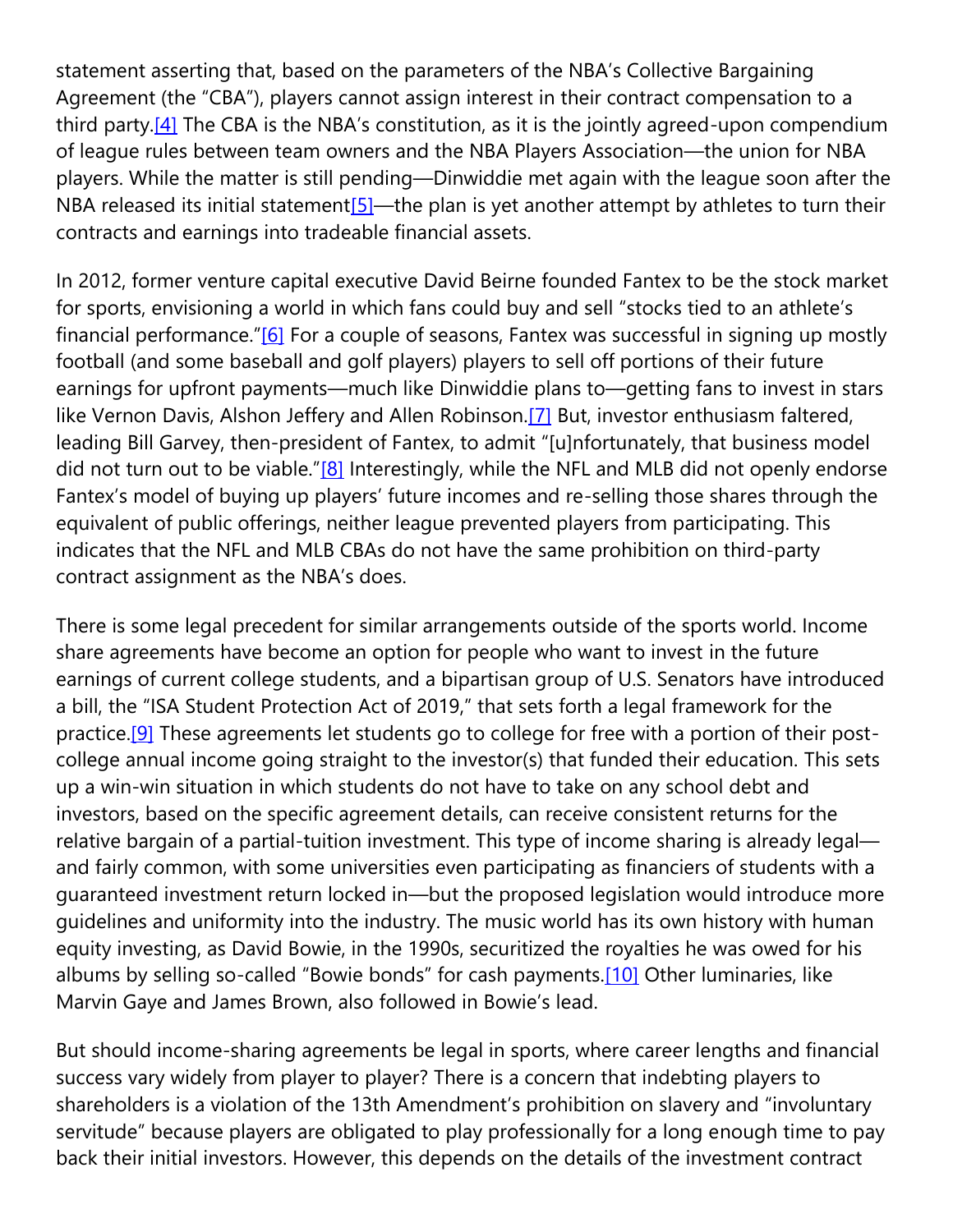signed by the player and the investor. The player would like some sort of protection against future liability if they suffer a career-ending injury that would prevent them from signing a lucrative future contract, thus making it nearly impossible for the player to honor the obligation to the investor. The investor would also like to protect his or her investment in case the player's earning potential is cut short. The specific remedies available to an aggrieved investor in such a situation could be laid out in the contract but even this is unlikely to allow such agreements to "sufficiently skate around the  $13<sup>th</sup>$  Amendment."[\[11\]](https://cardozoaelj.com/2019/11/11/the-anti-fantasy-sport-should-investing-directly-in-athletes-be-legal/#_ftn11) The parties could contract around the investor having a "dominant relationship" over the player, but the agreement would likely still evoke "relations defined by subjugation and domination" that are prohibited by the 13<sup>th</sup> Amendment because of the investor's direct claim to the players' earnings[.\[12\]](https://cardozoaelj.com/2019/11/11/the-anti-fantasy-sport-should-investing-directly-in-athletes-be-legal/#_ftn12)

In traditional employment contracts, workers are paid directly by employers for the time they work. If a worker's contract states a rate of pay of \$20 per hour then, for 10 hours of work, the worker will make \$200 (excluding taxes of course). But if the employee either stops showing up to work or is fired—let's presume the firing was for cause—then the employer is under no obligation to pay the employee anymore and, importantly, the employee is no longer under any duty to provide labor to the employer. The issue with third party ownership—which would be the case with Dinwiddie's proposal—is that the investor (akin to the employer) may still be owed interest and other disbursements from the player (akin to the employee) even after the player's career is over. Critics of third-party ownership point to the likelihood of such problems arising in the fickle nature of professional sports, with injuries and underperformance constantly affecting earnings. To complicate the issue even more, the Supreme Court has yet to offer an opinion as to whether the remedies held by shareholders to legally obtain payments from the players they invested in rise to the prohibited level of coercion[.\[13\]](https://cardozoaelj.com/2019/11/11/the-anti-fantasy-sport-should-investing-directly-in-athletes-be-legal/#_ftn13)

Opponents of Dinwiddie's plan and other sports-related income sharing or player equity investing endeavors—possibly leagues like the NBA or maybe even individual teams—would likely argue that legalizing such agreements allows for a milder modern-day form of slavery in which players (and their careers) would be controlled by their investors and not by themselves. But supporters point to how the reverse may be true: players should have the freedom to do with their contracts whatever they see fit. If Dinwiddie wants to secure his financial future by taking a big payout today, he should be able to, regardless of how he will "owe" his shareholders a portion of his earnings down the road. It is a tough question on both accounts and one that can only be dealt with by specific league CBAs for so long before the Supreme Court gets involved. Even with the relative flop of Fantex, as player and fan/shareholder/investor interaction increases along with the desire to securitize almost anything in the economy, the scope of the 13th Amendment will have to be addressed in a whole new context.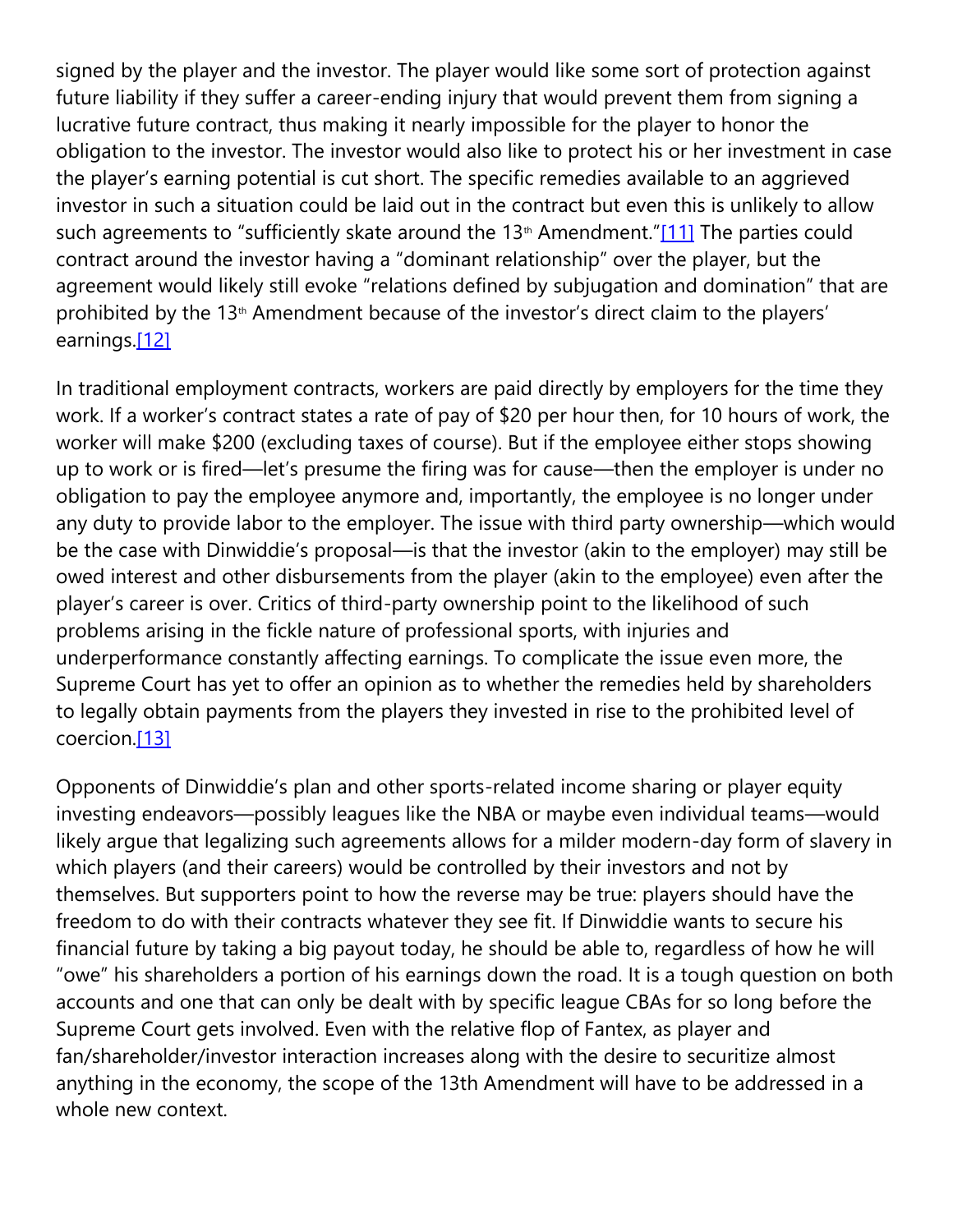*Josh Burton is a Second-Year Law Student at the Benjamin N. Cardozo School of Law and a Staff Editor of the Cardozo Arts & Entertainment Law Journal. Josh is mainly interested in sports law, with a focus on team roster management and contracts, and is co-president of the Cardozo Sports Law Society.*

[\[1\]K](https://cardozoaelj.com/2019/11/11/the-anti-fantasy-sport-should-investing-directly-in-athletes-be-legal/#_ftnref1)evin Arnovitz, *'How investing \$150,000 in Spencer Dinwiddie would actually work*, ESPN (Oct. 21, 2019), [https://www.espn.com/nba/story/\\_/id/27853850/how-investing-150k-spencer](https://www.espn.com/nba/story/_/id/27853850/how-investing-150k-spencer-dinwiddie-actually-work)[dinwiddie-actually-work](https://www.espn.com/nba/story/_/id/27853850/how-investing-150k-spencer-dinwiddie-actually-work) [\[https://perma.cc/988L-NWVM\]](https://perma.cc/988L-NWVM).

[\[2\]](https://cardozoaelj.com/2019/11/11/the-anti-fantasy-sport-should-investing-directly-in-athletes-be-legal/#_ftnref2) *Id.*

[\[3\]](https://cardozoaelj.com/2019/11/11/the-anti-fantasy-sport-should-investing-directly-in-athletes-be-legal/#_ftnref3) *Id.*

[\[4\]](https://cardozoaelj.com/2019/11/11/the-anti-fantasy-sport-should-investing-directly-in-athletes-be-legal/#_ftnref4) Marc Stein, *Nets' Spencer Dinwiddie Can't Sell Shares in His Contract, N.B.A. says*, N.Y. Times, Sept. 27, 2019, at B8.

[\[5\]](https://cardozoaelj.com/2019/11/11/the-anti-fantasy-sport-should-investing-directly-in-athletes-be-legal/#_ftnref5) Dan Feldman, *Spencer Dinwiddie again meeting with NBA about investment plan*, Yahoo! (Oct. 21, 2019), [https://sports.yahoo.com/spencer-dinwiddie-again-meeting-nba-](https://sports.yahoo.com/spencer-dinwiddie-again-meeting-nba-180622017.html)[180622017.html](https://sports.yahoo.com/spencer-dinwiddie-again-meeting-nba-180622017.html) [\[https://perma.cc/6JWT-WT96\]](https://perma.cc/6JWT-WT96).

[\[6\]](https://cardozoaelj.com/2019/11/11/the-anti-fantasy-sport-should-investing-directly-in-athletes-be-legal/#_ftnref6) Peter Lattman & Steve Eder, *If You Like a Star Athlete, Now You Can Buy a Share*, N.Y. Times (Oct. 17, 2013), [https://dealbook.nytimes.com/2013/10/17/want-a-piece-of-a-star](https://dealbook.nytimes.com/2013/10/17/want-a-piece-of-a-star-athlete-now-you-really-can-buy-one/)[athlete-now-you-really-can-buy-one/.](https://dealbook.nytimes.com/2013/10/17/want-a-piece-of-a-star-athlete-now-you-really-can-buy-one/)

[\[7\]](https://cardozoaelj.com/2019/11/11/the-anti-fantasy-sport-should-investing-directly-in-athletes-be-legal/#_ftnref7) William Alden, *Fantex Moves Forward With Football Player I.P.O.*, N.Y. Times (Jan. 28, 2014), [https://dealbook.nytimes.com/2014/01/28/fantex-moves-forward-with-football-player](https://dealbook.nytimes.com/2014/01/28/fantex-moves-forward-with-football-player-i-p-o/?_r=0)[i-p-o/?\\_r=0](https://dealbook.nytimes.com/2014/01/28/fantex-moves-forward-with-football-player-i-p-o/?_r=0) [\[https://perma.cc/GQB8-87HK\]](https://perma.cc/GQB8-87HK); William Alden, *Fantex Signs Chicago Bears' Alshon Jeffery for an I.P.O.*, N.Y. Times (Sep. 18,

2014), [https://dealbook.nytimes.com/2014/09/18/fantex-signs-chicago-bears-player-for-an-i](https://dealbook.nytimes.com/2014/09/18/fantex-signs-chicago-bears-player-for-an-i-p-o)[p-o](https://dealbook.nytimes.com/2014/09/18/fantex-signs-chicago-bears-player-for-an-i-p-o) [\[https://perma.cc/8SZX-2FRR\]](https://perma.cc/8SZX-2FRR); *Fantex, Inc. Announces Brand Agreements With Ten New Athletes in Three Professional Sports*, Business Wire (Apr. 27,

2016) [https://www.businesswire.com/news/home/20160427006579/en/Fantex-Announces-](https://www.businesswire.com/news/home/20160427006579/en/Fantex-Announces-Brand-Agreements-Ten-Athletes-Professional)[Brand-Agreements-Ten-Athletes-Professional](https://www.businesswire.com/news/home/20160427006579/en/Fantex-Announces-Brand-Agreements-Ten-Athletes-Professional) [\[https://perma.cc/U2VM-JVZ3\]](https://perma.cc/U2VM-JVZ3).

[\[8\]](https://cardozoaelj.com/2019/11/11/the-anti-fantasy-sport-should-investing-directly-in-athletes-be-legal/#_ftnref8) Sujeet Indap and Leslie Hook, *Fantex founder leaves athlete stock exchange*, Financial Times (Apr. 3, 2017), [https://www.ft.com/content/7a3f4d4e-17d2-11e7-9c35-](https://www.ft.com/content/7a3f4d4e-17d2-11e7-9c35-0dd2cb31823a) [0dd2cb31823a](https://www.ft.com/content/7a3f4d4e-17d2-11e7-9c35-0dd2cb31823a) [\[https://perma.cc/R6LK-LS3H\]](https://perma.cc/R6LK-LS3H).

[\[9\]](https://cardozoaelj.com/2019/11/11/the-anti-fantasy-sport-should-investing-directly-in-athletes-be-legal/#_ftnref9) ISA Student Protection Act of 2019, S. 2114, 116th Cong. (2019).